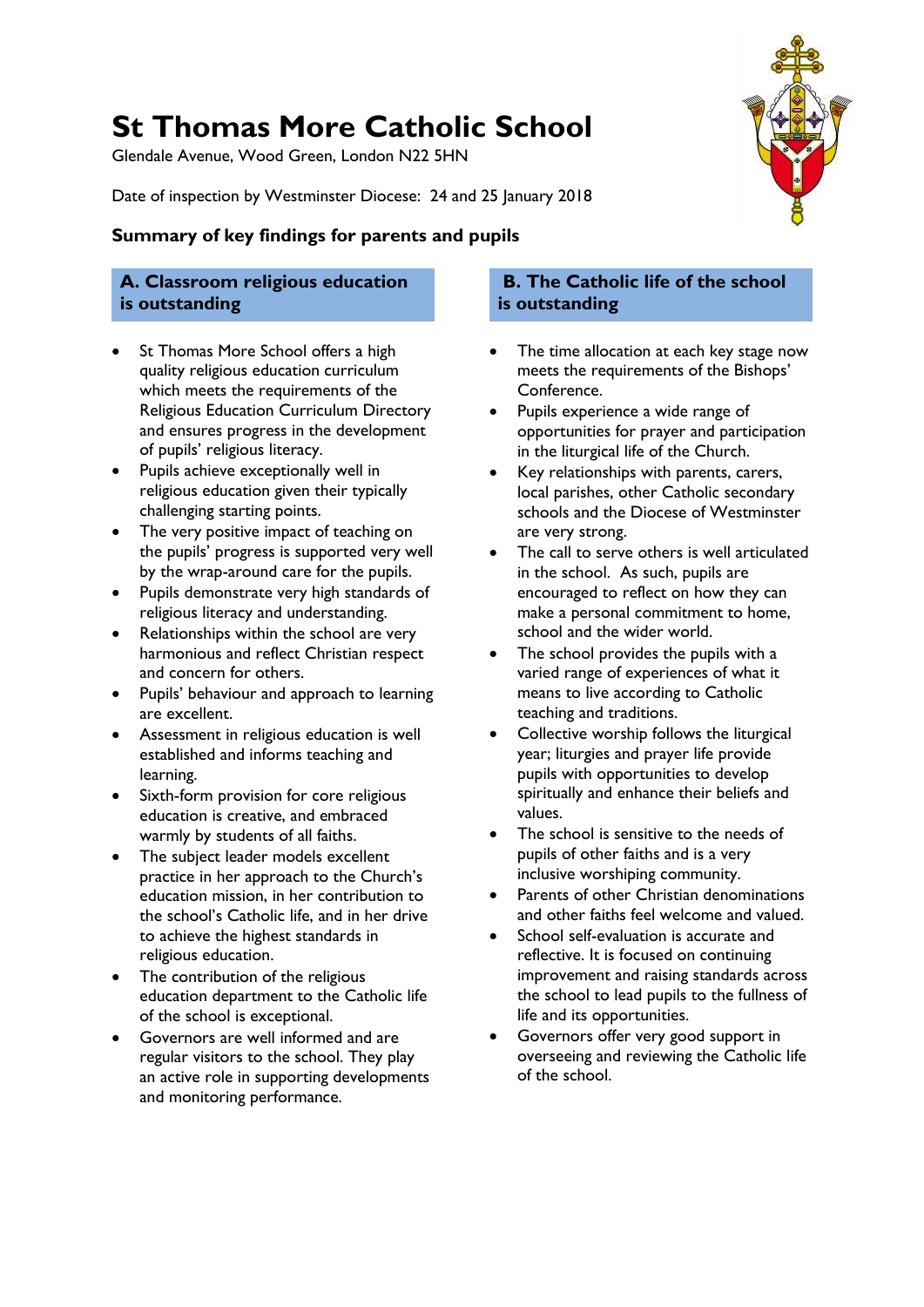### **A. Classroom Religious Education**

### **What has improved since the last inspection?**

All the areas for improvement from the last report have served as a focus for development in the school since the last inspection. The teaching and learning of religious education have been enhanced; much work has been undertaken in developing both diagnostic marking and pupil response, and A Level has been re-introduced into Key Stage 5, where the uptake of Religious Studies is now healthy.

### **The content of classroom religious education is outstanding**

The religious education curriculum has been thoroughly revised at each key stage to ensure it is carefully aligned with the requirements of the Religious Education Curriculum Directory (RECD). The department uses a good range of resources to enhance the delivery of religious education and draws on a wider range of material to add depth and scope. Religious education programmes are used creatively and supplement and enhance the delivery of the RECD resulting in a progressive and cohesive programme for each key stage, where topics are revisited allow for greater depth of provision and learning.

### **Pupil achievement in religious education** is outstanding

Pupils typically enter the school with prior attainment which is below national average. There is a significant proportion of pupils without prior attainment data who have not attended schools within the UK in each year group and have no English. Many join the school at other than standard times. From these challenging starting points, the school skilfully accelerates progress to ensure that it is rapid and sustained over time. Different groups of pupils including those from disadvantaged backgrounds and those with English as an additional language make very good progress. Pupils actively participate in lessons and demonstrate high levels of religious literacy and understanding. A significant number of pupils from other faiths make excellent progress in their understanding of the Catholic faith. Whilst in Key Stage 4 attainment is below the national average at each performance threshold in religious education, the progress of pupils is outstanding and sustained over time. External analysis indicates that pupils achieved on average half a grade higher than expected nationally in RE in the preceding year. Progress within each year group is carefully tracked against targets. Where pupils are identified as at risk of failing to achieve these targets, swift intervention measures help to ensure that pupils are supported to achieve their potential. In Key Stage 4, attainment outcomes are broadly in line with those of other core subjects. At Key Stage 5 attainment outcomes are improving and progress is within expected national ranges. Results in advanced level religious education courses have been successful with all students gaining at least a pass grade in the most recent examination series.

### **The quality of teaching is outstanding is outstanding**

In-school analysis indicates that very good progress is made by most pupils, but with a greater degree of stretch and challenge learning could be extended even further, particularly for higher ability pupils, and thereby improve outcomes at all key stages. Topic support documents for pupils at early stage language acquisition help to support progress of those new to English at Key Stage 3. The department has adopted the diocesan Year 7 benchmarking assessment as a diagnostic tool to measure pupil progress. Termly key assessments points and analysis provide regular opportunities to measure pupil progress. External moderation with schools across the trust is conducted to ensure that the levels and grades awarded are accurate. Teachers have very strong subject knowledge which actively contributes to learners' progress, motivating and enthusing pupils to engage in their learning. Lessons are well structured and the most effective teaching observed promoted pupils'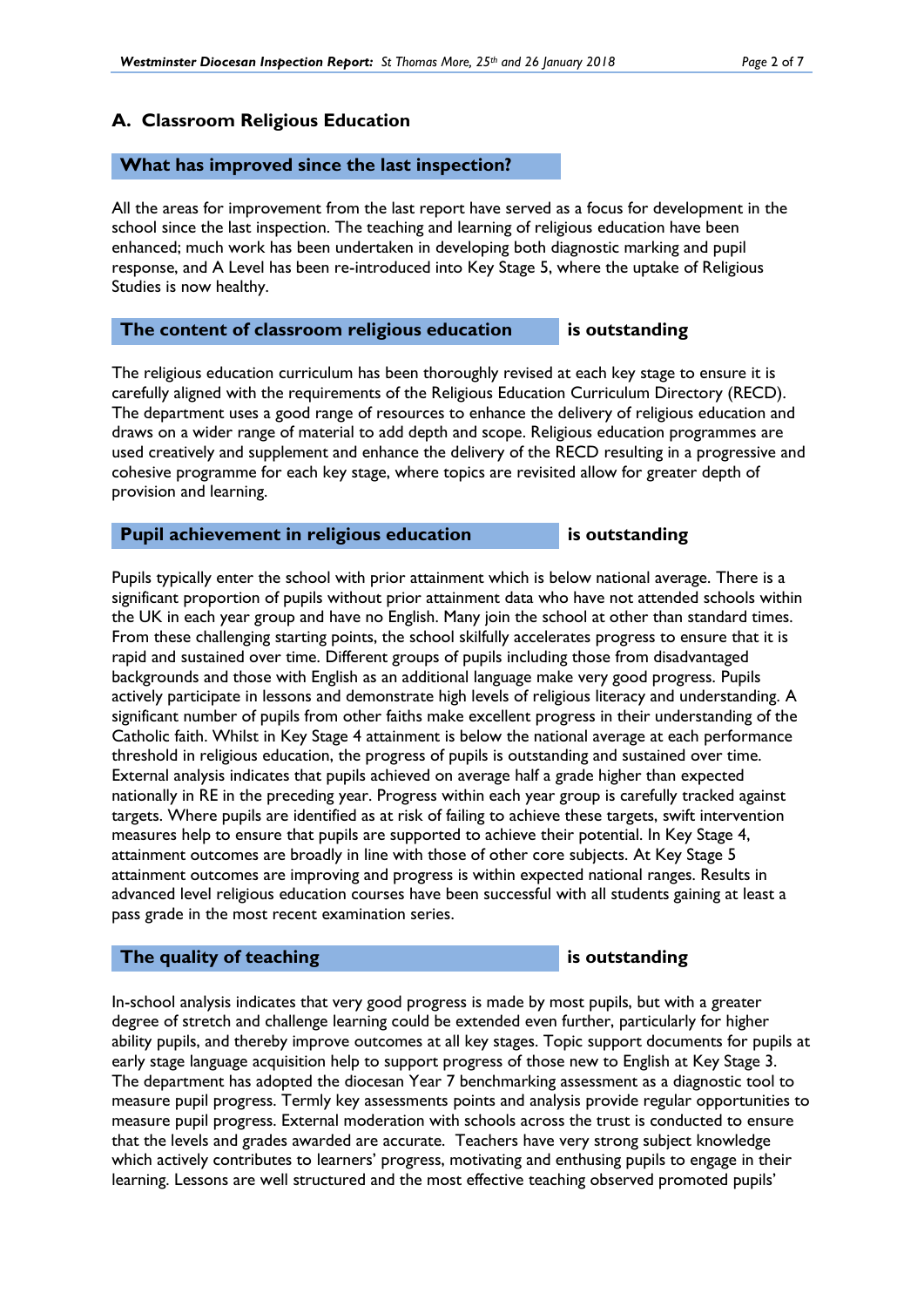engagement and discussion, offering a range of strategies to ensure individual learning needs were met. Teachers used higher order questioning to probe and check understanding of key ideas and nurtured positive, respectful relationships with pupils. Pupils display very impressive levels of religious literacy at each key stage. In a Year 11 lesson on 'the problem of evil and suffering', pupils were able to express, understand and accurately demonstrate their knowledge and understanding of such key concepts as omnipresence, omnibenevolence and omniscience. Observation of a Year 7 lesson indicated pupils knew about the Sacraments of Initiation, with very clear understanding of signs and symbols of the sacraments. Evidence from pupils' written work indicates that pupils generally demonstrate pride in their work. Detailed feedback is typically focused on moving learning forward, and pupils generally respond positively to this, although practice is not yet consistent across the department.

### **The effectiveness of leadership and management in promoting religious education is outstanding**

The school now has the task of sustaining current results and maintaining the drive towards continued improvement. School leaders, staff and governors are now well placed to take the school forward. Together with the senior leader with responsibility for Catholic life across the trust schools, the subject leader creates and articulates a dynamic vision for religious education. Leaders and managers provide effective monitoring and evaluation of religious education to maintain and develop the school's high standards. Staff are supported in their continuing subject development through regular training, and well established systems are in place to support, encourage and challenge pupils. Systems of monitoring and assessment are well established and enable the school and subject leader to accurately track pupil progress over time. As a result, pupils demonstrate a confident religious literacy. The school has an identified focus on continuing to raise standards of attainment and progress, particularly for higher attaining pupils and has very good capacity to implement this. School self-evaluation is accurate and reflective. It is focused on continuing improvement and raising standards across the school.

### **What should the school do to develop further in classroom religious education?**

- In order to secure more consistent levels of outstanding teaching throughout, the department needs to provide more opportunities for pupils to take greater responsibility for moving aspects of their own learning forward.
- Continue to develop the consistency of marking feedback across all members of the religious education team.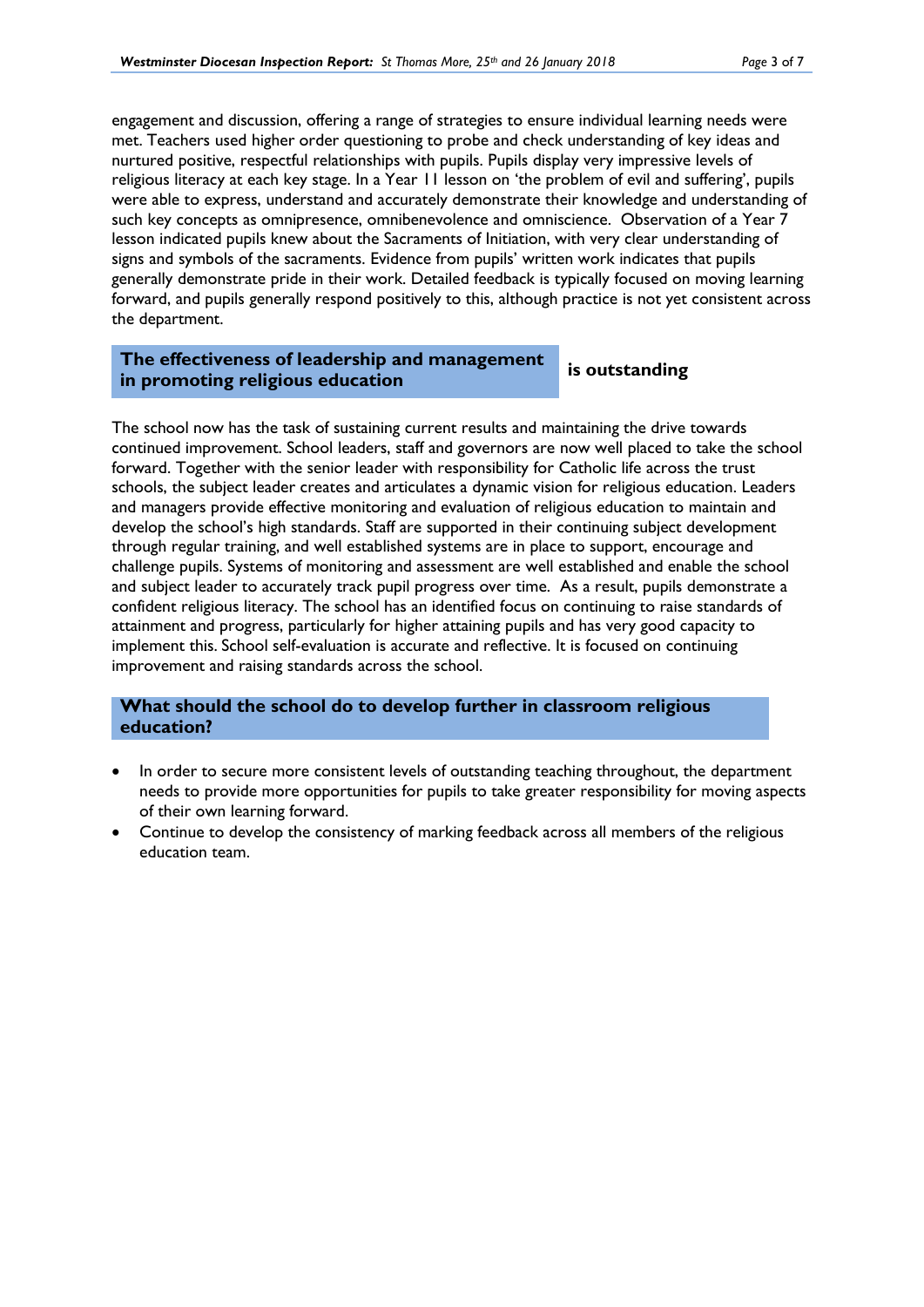### **B. The Catholic life of the school**

### **What has improved since the last inspection?**

Issues arising from the previous inspection have mostly been addressed. However, the newly appointed chaplain can only offer the school limited time. The variety of worship and prayer life has improved and links with local parishes and feeder schools are strong. The proportion of classroom religious education has been increased to 10% of normal curriculum time.

# **The place of religious education as the core of the curriculum is outstanding**

Following very recent adjustments to the school timetable, religious education now meets the requirements of Bishops' Conference and governors have given assurances that this will continue. Religious education plays a central role in achieving the mission of the school. The department is well resourced and is generously funded in line with other core subjects. The department is situated in well maintained, dedicated classrooms adjacent to the chapel and the curriculum is delivered by subject specialists. The school also benefits from outstanding support from the designated religious education governor.

**The experience of Catholic worship – prayer and liturgy – for the experience of Catholic worship – prayer and iiturgy – formulation is outstanding**<br>the whole school community

The subject leader is deeply invested in ensuring that the Catholic life of the school is visible to all, and clearly appreciates the centrality of religious education and its impact on the daily life of the school. Pastoral leaders value the support they receive in delivering Gospel messages, providing a consistent experience with regard to the school ethos to a diverse faith community. Collective worship follows the liturgical year; liturgies and prayer life provide pupils with opportunities to develop spiritually and enhance their beliefs and values. Priests from the local parishes and other religious enrich the prayer life of the school. Parents and carers appreciate opportunities to be included and respond positively to the invitations offered throughout the year. The prayer life of the school is very well embedded, collaborative and often engaging; prayers in different languages point to the inclusivity of this worshipping community. There is some evidence of pupil evaluation of the opportunities offered, and the school is committed to further developing this, and to realise the opportunity to build on pupil involvement through the role of Liturgy prefects. Opportunities such as the voluntary Mass and the daily 'Moment for Jesus', provide pupils with the space for quiet reflection, personal petition, sharing and discussion, which they value. As one Year 7 pupil noted, 'we pray as a community and listen to each other'.

### **The contribution to the Common Good – service and social justice –**

**is outstanding**

Support for a range of charities illustrate the school's care for the wider community, encouraging pupils to help and consider the needs of others. Impressive sums of money are raised for a variety of local and national causes. Leaders demonstrate a purposeful commitment to ensuring that many pupils and families living in deprived conditions within the school community are supported to minimise barriers to learning, and therefore ensure that the awareness of the needs of others starts within the community itself. The school further serves the local neighbourhood in providing English lessons for parents of those within its community. Outreach work includes caring for others in need, such as supporting ongoing projects focused on homelessness, and serving the local elderly community through the senior citizens Christmas party, or collecting items for Christmas hampers and Easter eggs, which enable pupils to play a full part in the local community. As such, pupils are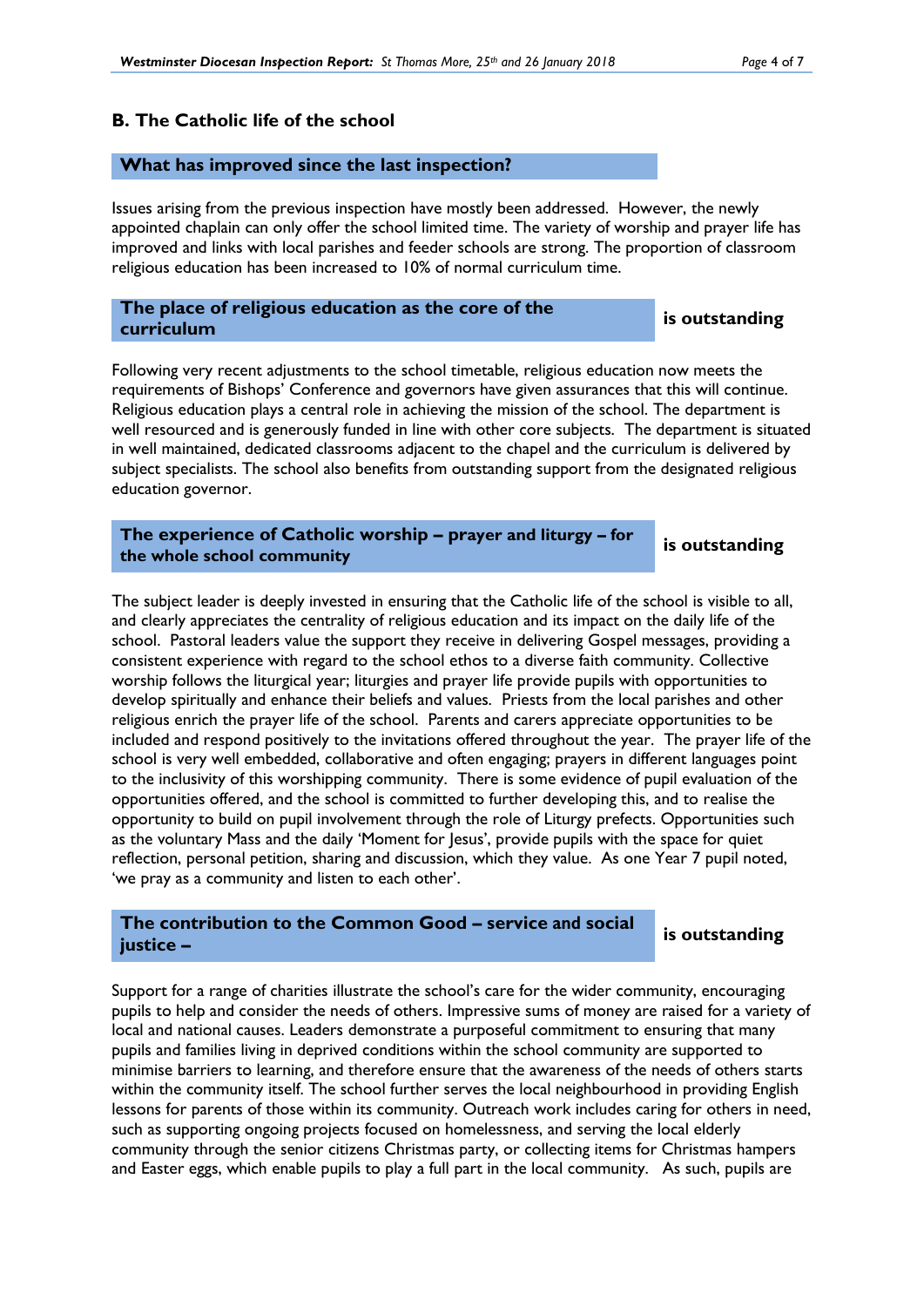encouraged to reflect on how they can make a personal commitment to home, school and the wider world. Pupils are very proud of their school and feel safe. They are given many opportunities to develop independence and responsibility through the prefect system, peer mentor scheme, school council representatives, Head Boy and Girl teams and are proud to serve their school in this way.

### **The partnership with parents, school and parish, and collaboration as an integral part of the diocese through its relationship with the diocesan Bishop and those acting on his behalf**

### **is outstanding**

The school has very good links with the parish, the deanery and the diocese, recognising that it is part of a wider Catholic family. Leaders avail themselves of diocesan training to support their development and partnerships with parents are seen as central to the school's understanding of itself as a Catholic community. Parent views and feedback are regularly sought and used to inform school policy, and attendance rates at parents' evenings are excellent in all year groups. The school is strongly committed to its central role within the Cardinal Hume Trust and uses the opportunities this provides as a means to further develop staff and support school improvement across the trust. As such, the school puts itself readily at the service of the diocese, and welcomes members of the diocesan clergy in to celebrate with the school. Communication with parents is a strength of the school, with regular weekly newsletters, termly publications and a parent forum, all of which offer a means to strengthen partnerships. As a result, parents are appreciative of the school and value the Catholic education it offers. Parents of other Christian denominations and other faiths feel welcome and valued.

### **The effectiveness of the leadership and management in promoting the Catholic life of the school is outstanding**

The school's mission 'to lead those in our care to grow in their faith and to benefit from an enriching education' is reflected in the school's commitment in striving to achieve academic success and ensure the best possible life chances are available to the community entrusted to their care. The headteacher, senior leaders and governors have a clear, shared vision for the school, focused on improving standards. They demonstrate a purposeful commitment to continued school improvement and to ensuring that the Catholic ethos of the school permeates all areas of school life. The head of Catholic ethos and life, together with the subject leader, work tirelessly to provide the entire community with ways to encounter a richness of opportunities to experience this. Governors play an active and evaluative role in the school, know the school's strengths well and commit fully to further development, playing an active part in the school community. They are committed and conscientious in their role.

### **What should the school do to develop further the Catholic life of the school?**

- To develop the role of the recently appointed chaplain as a visible, spiritual guide and leader of staff and pupils.
- To further develop the role of pupils in planning, preparing and leading school Masses and liturgies through Liturgy prefect system, under the guidance of the school chaplain.
- To continue to develop global links and service relating to the Common Good, building on newly established connections.
- To further inspire and motivate all staff to share in the collective responsibility for development of Catholic life of the school, building capacity and broadening this focus beyond that of the subject leader.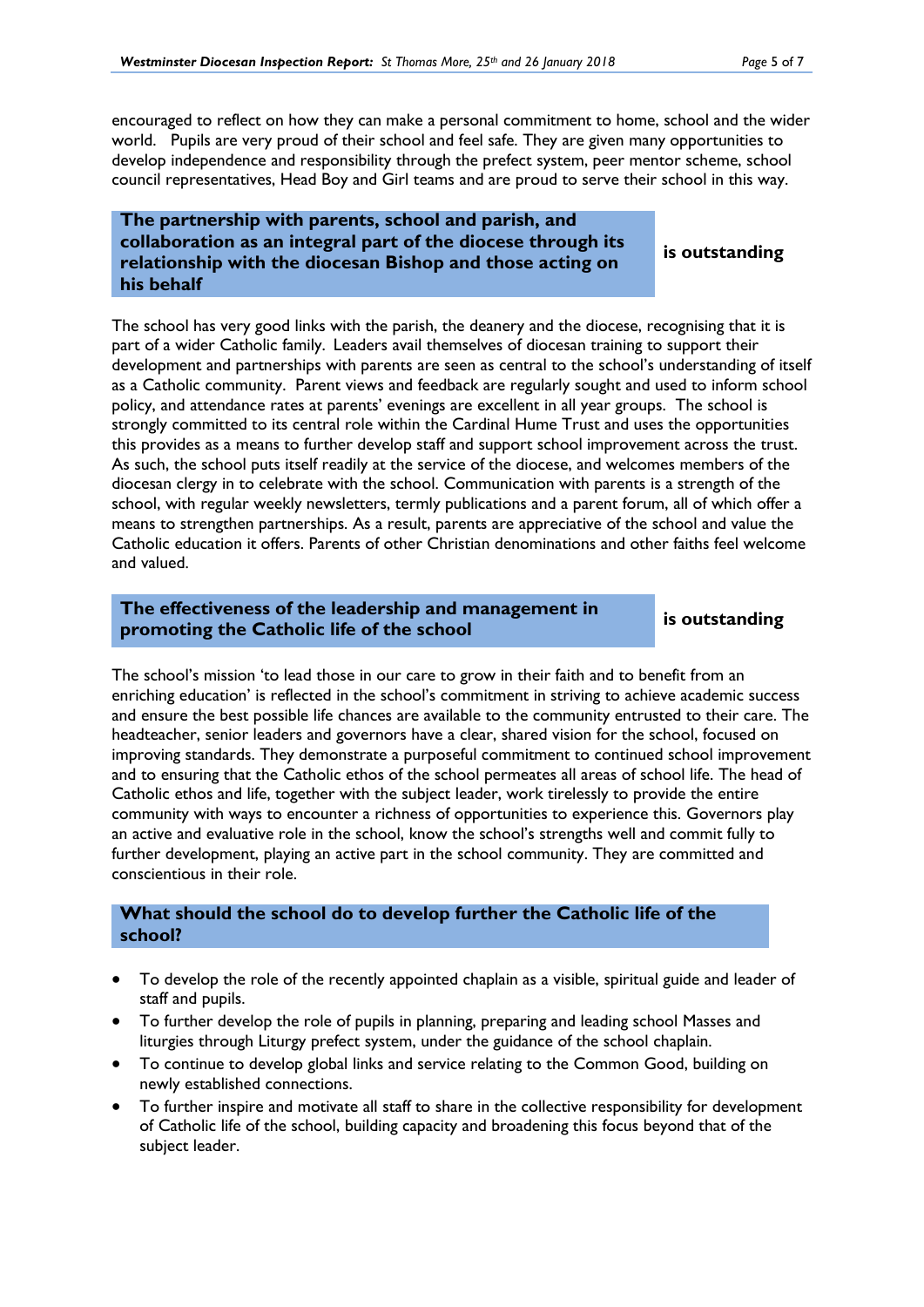# **Information about this school**

- The school is an 8 form entry Catholic Academy school in the locality of Wood Green.
- The school serves the parishes of St Paul's Church, Wood Green, St Monica's Church Palmers Green, St John Vianney, Tottenham and St Francis De Sales, Tottenham.
- The proportion of pupils who are baptised Catholic is 58*%.*
- The proportion of pupils who are from other Christian denominations is 32 *%* and from other faiths is 6 *%*. The remaining pupils are from families who have not declared a faith.
- The percentage of Catholic teachers in the school is 36 *%*.
- The number of teachers with a Catholic qualification is 3.
- There are 38 % of pupils in the school with special educational needs or disabilities of whom 12 have statements of Special Educational Needs and Disabilities (SEND)/ Education Health and Care Plans (EHCP).
- The proportion of pupils from minority ethnic groups is well above average.
- The number of pupils speaking English as an Additional Language is well above average.
- There is an above average rate of families claiming free school meals.
- 338 pupils receive the Pupil Premium (31 %).

| <b>Department for Education Number</b>  | 309/4703                             |  |
|-----------------------------------------|--------------------------------------|--|
| <b>Unique Reference Number</b>          | 139/362                              |  |
| <b>Local Authority</b>                  | <b>Haringey</b>                      |  |
|                                         |                                      |  |
| <b>Type of school</b>                   | Secondary                            |  |
| <b>School category</b>                  | Academy                              |  |
| Age range of pupils                     | $11 - 18$                            |  |
| <b>Gender of pupils</b>                 | Mixed                                |  |
| <b>Number of pupils on roll</b>         | 1087                                 |  |
| The appropriate authority               | The governing body and academy trust |  |
| Chair                                   | Mr John Meadows                      |  |
| <b>Headteacher</b>                      | Mr Martin Tissot                     |  |
| <b>Telephone number</b>                 | 020 8888 7122                        |  |
| <b>Website</b>                          | www.stthomasmoreschool.org.uk        |  |
| <b>Email address</b>                    | office@stthomasmoreschool.org.uk     |  |
| Date of previous inspection             | 30 April and 1 May 2013              |  |
| <b>Grades from previous inspection:</b> |                                      |  |
| <b>Classroom religious education</b>    | <b>Very Good</b>                     |  |
| The Catholic life of the school         | <b>Very Good</b>                     |  |